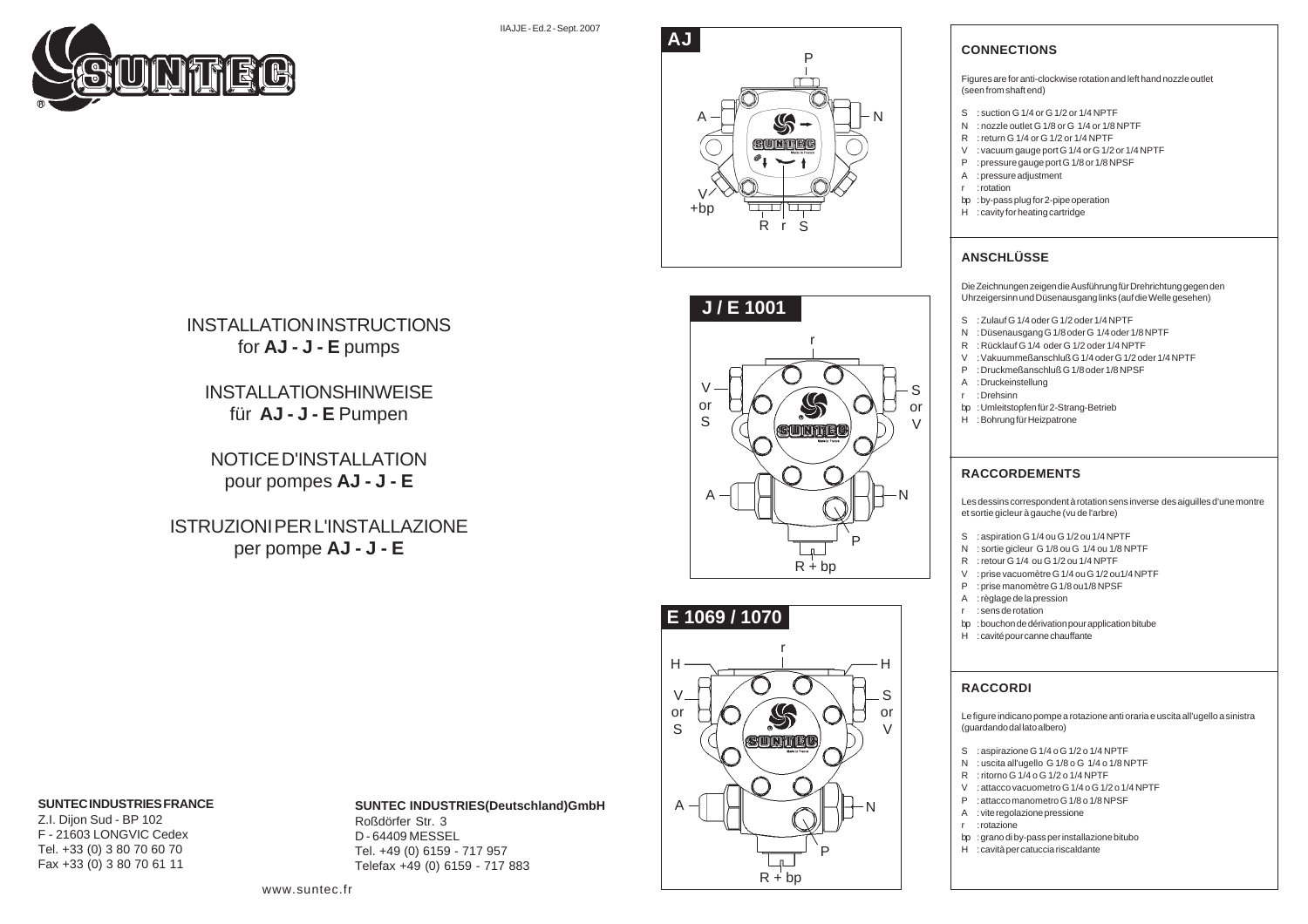**One pipe siphon feed system Einstranginstallation - Tank höher als Pumpe Installation monotube en charge Impianti monotubo a sifone**



**One pipe lift system Einstranginstallation - Tank tiefer als Pumpe Installation monotube en aspiration Impianti monotubo in aspirazione**



**Two pipe siphon feed Zweistranginstallation Installation bitube en Impianti bitubo a sifo** 



**Two pipe lift Zweistrang Installation Impianti bitu** 



| Nozzle/Düse<br>Gicleur/Ugello<br>(US GPH) |    | 6  |     |   | 10 |    |    | 14 |     |                | 20 |    |     |    | 30 |    |    | 45 |    |     |
|-------------------------------------------|----|----|-----|---|----|----|----|----|-----|----------------|----|----|-----|----|----|----|----|----|----|-----|
| $d$ (mm)<br>H(m)                          | 6  | 8  | 10  | 6 | 8  | 10 | 8  | 10 | 12  | 8              | 10 | 12 | 14  | 10 | 12 | 14 | 10 | 12 | 14 | 16  |
| 0                                         | 8  | 26 | 64  | 5 | 15 | 38 | 11 | 27 | 56  | $\overline{7}$ | 18 | 39 | 73  | 12 | 25 | 48 | ⇁  | 16 | 31 | 54  |
| 0,5                                       | 9  | 29 | 71  | 5 | 17 | 42 | 12 | 30 | 63  | 8              | 21 | 44 | 81  | 13 | 28 | 54 | 8  | 18 | 35 | 61  |
|                                           | 10 | 32 | 78  | 6 | 19 | 47 | 13 | 33 | 69  | 9              | 23 | 48 | 90  | 15 | 31 | 59 | 9  | 20 | 39 | 67  |
| 2                                         | 12 | 38 | 93  | 7 | 23 | 55 | 16 | 39 | 82  | 11             | 27 | 57 | 106 | 18 | 38 | 70 | 11 | 24 | 46 | 80  |
| 3                                         | 14 | 44 | 107 | 8 | 26 | 64 | 18 | 46 | 95  | 13             | 32 | 66 | 123 | 20 | 44 | 82 | 13 | 28 | 54 | 92  |
| 4                                         | 16 | 50 | 122 | 9 | 30 | 73 | 21 | 52 | 108 | 14             | 36 | 75 | 140 | 23 | 50 | 93 | 15 | 32 | 61 | 105 |

| Nozzle/Düse<br>Gicleur/Ugello<br>(US GPH) |   | 6                        |    |    | 10 |    | 14 |    |   |    | 20 |    |                          | 30             |    |    |                          | 45 |    |  |
|-------------------------------------------|---|--------------------------|----|----|----|----|----|----|---|----|----|----|--------------------------|----------------|----|----|--------------------------|----|----|--|
| $d$ (mm)<br>H(m)                          | 6 | 8                        | 10 | 8  | 10 | 8  | 10 | 12 | 8 | 10 | 12 | 14 | 10                       | 12             | 14 | 16 | 12                       | 14 | 16 |  |
| $\mathbf 0$                               | 8 | 26                       | 64 | 15 | 38 | 11 | 27 | 56 | 7 | 18 | 39 | 73 | 12                       | 25             | 48 | 83 | 16                       | 31 | 54 |  |
| 0,5                                       | 7 | 23                       | 56 | 14 | 34 | 9  | 24 | 50 | 6 | 16 | 34 | 65 | 10                       | $\overline{2}$ | 42 | 73 | 14                       | 27 | 48 |  |
|                                           | 6 | 20                       | 49 | 12 | 29 | 8  | 21 | 43 | 5 | 14 | 30 | 56 | 9                        | 19             | 37 | 64 | 12                       | 24 | 42 |  |
| 2                                         | 4 | 14                       | 35 | 8  | 20 | 6  | 14 | 30 | 4 | 10 | 21 | 39 | 6                        | 13             | 26 | 44 | 8                        | 16 | 29 |  |
| 3                                         | ٠ | 8                        | 20 | 5  | 12 | 3  | 8  | 17 | ٠ | 5  | 12 | 23 | $\overline{\phantom{a}}$ | 7              | 14 | 25 | 4                        | 9  | 16 |  |
| 4                                         | ٠ | $\overline{\phantom{a}}$ | 5  |    | ٠  |    |    | 4  | ٠ |    | ٠  | 6  |                          | ٠              | ۰  | 6  | $\overline{\phantom{a}}$ |    | ٠  |  |

| Pump/Pumpe<br>Pompe/Pompa |                | AJ4/J4/E4 |       |    |                          | AJ6/J6/E6 |                          |    | J7/E7          |                          |    |    |  |  |
|---------------------------|----------------|-----------|-------|----|--------------------------|-----------|--------------------------|----|----------------|--------------------------|----|----|--|--|
| $Q^*(l/h)$                |                | 200       |       |    |                          | 290       |                          |    |                | 392                      |    |    |  |  |
| $d$ (mm)<br>H(m)          | 8              | 10        | 12    | 14 | 110                      | h2        | 14                       | h6 | 110            | 12                       | 14 | 16 |  |  |
| $\Omega$                  | $\overline{2}$ | 8         | 18    | 35 | 5                        | 12        | 23                       | 41 | $\overline{2}$ | 7                        | 16 | 29 |  |  |
| 0,5                       | 3              | 9         | 21    | 39 | 5                        | 13        | 26                       | 46 | 3              | 8                        | 18 | 33 |  |  |
|                           | 3              | 10        | 23    | 43 | 6                        | 15        | 29                       | 51 | 3              | 10                       | 20 | 36 |  |  |
| 2                         | 4              | 12        | 27    | 52 | 8                        | 18        | 35                       | 60 | 4              | 12                       | 24 | 43 |  |  |
| 3                         | 5              | 15        | 32    | 60 | 9                        | 21        | 40                       | 70 | 5              | 14                       | 29 | 51 |  |  |
|                           | $\sim$         | $-$       | $- -$ | -- | $\overline{\phantom{a}}$ | - -       | $\overline{\phantom{a}}$ |    |                | $\overline{\phantom{a}}$ |    | -- |  |  |

| Pump/Pumpe<br>Pompe/Pompa |    | AJ4/J4/E4 |    |    |    |     | AJ6/J6/E6 |     |                | J7/E7          |                |                |  |
|---------------------------|----|-----------|----|----|----|-----|-----------|-----|----------------|----------------|----------------|----------------|--|
| $Q^*(l/h)$                |    | 200       |    |    |    | 290 |           |     | 392            |                |                |                |  |
| $d$ (mm)<br>H(m)          | 10 | 12        | 14 | 16 | 12 | 14  | 16        | 20  | 12             | 14             | 16             | 20             |  |
| 0                         | 8  | 18        | 35 | 61 | 12 | 23  | 41        | 103 | $\overline{7}$ | 16             | 29             | 75             |  |
| 0,5                       | 7  | 16        | 31 | 54 | 10 | 20  | 36        | 91  | 6              | 14             | 25             | 66             |  |
| 1                         | 6  | 14        | 27 | 47 | 8  | 17  | 31        | 79  | 5              | 12             | $\overline{2}$ | 57             |  |
| $\overline{2}$            | 4  | 9         | 18 | 32 | 5  | 12  | 21        | 55  | 3              | $\overline{7}$ | 15             | 39             |  |
| 3                         |    | 5         | 10 | 18 | ۰  | 6   | 12        | 31  | -              | 3              | $\overline{7}$ | $\overline{2}$ |  |
| 4                         |    |           |    | 4  |    |     |           | 7   |                |                |                | 4              |  |

### **PIPE DIMENSIONS**

Rated speed : 2850 rpm - Viscosity : 20 cSt - Pressure : 12 bars

The annexed charts give the maximum length (in meters) of suction line as a function of 3 variables :

- lift between fuel unit and tank (H)

- nozzle capacity or pump type

- pipe diameter (d)

for an altitude of 200 m \*\* above sea level and 0,45 bar vacuum.

The length indicated (intersection of horizontal lines and columns) assumes the fitting of 4 right angle bends, 1 stop valve, 1 non return valve ; if additional restrictions exist (particularly the filter of the suction line), the length must be reduced accordingly.

Only mentioned diameters can be used, bigger pipes are not suitable.

\*Q = pump capacity at 0 bar.

\*\* Altitude correction : if x is the altitude (different from 200 m),

- Lift system : add the value (x-200)/1000 to the real lift height , to obtain the equivalent lift, then determine the maximum length with the annexed charts.

- Siphon feed system : reduce the real head height by (x-200)/1000.

The maximum pipe length for a viscosity "n" (different from 20 cSt) can be calculated by the simple ratio of viscosities : multiply the length indicated by 20/n .

### **DIMENSIONIERUNG DER ROHRLEITUNGEN**

Drehzahl : 2850 min-1 - Viskosität : 20 cSt - Eingestellter Druck : 12 bar

Nebenstehende Tabellen zeigen die maximale Länge (Meter) der Ansaugleitung in Abhängigkeit von den folgenden 3<br>Eaktoren : Höhenunterschied zwischen Pumpe und Tank (H) - Höhenunterschied zwischen Pumpe und Tank (H)

- Düsendurchsatz oder Pumpentyp

- Rohrleitungsdurchmesser (d)

bei Installationshöhe NN 200 m und einem Vakuum von 0,45 bar.

Die angegebene Länge (Schnittpunkt einer Linie und einer Kolonne) beinhaltet 4 Rohrbiegungen, 1 Absperrhahn und 1 Rückschlagventil. Falls zusätzliche Widerstände installiert werden, reduziert sich die Leitungslänge entsprechend. Es sollten nur Rohrleitungen mit angegebene Querschnitten Verwendung finden. Größere Durchmesser sind ungeeignet. \*Q = Pumpenleistung bei 0 bar.

\*\* Korrekturen bei Einsatz in Höhen über 200 m NN; x = tatsächliche Höhe des Montageortes.

- Tank tiefer als Pumpe : Zum tatsächlichen Wert "H" addieren (x-200):1000. Dann max. Leitungslänge entsprechend korrigierter Höhe berechnen.

- Tank höher als Pumpe : Tatsächlichen Wert "H" um (x-200):1000 reduzieren.

Die maximale Leitungslänge bei einer Viskosität "n" (abweichend von 20 cSt) kann einfach durch das Verhältnis derViskositäten errechnet werden : man multipliziert die angegebene Länge mit dem Faktor 20/n .

# **DIMENSIONS DE TUYAUTERIE**

Vitesse de rotation : 2850 tr/mn - Viscosité : 20 cSt - Pression : 12 bars

Les tableaux ci-contre indiquent la longueur maximum (en mètres) de la conduite d'alimentation en fonction des<br>3 facteurs suivants :  $\cdot$  -dénivellation entre pompe et cuve (H)

- dénivellation entre pompe et cuve (H)

- débit du gicleur ou type de la pompe

- diamètre de la canalisation (d)

pour une installation située à 200 m au dessus du niveau de la mer\*\* et une dépression de 0,45 bar. La longueur indiquée (intersection d'une ligne et d'une colonne) comprend 4 coudes, 1 robinet d'arrêt, 1 clapet anti-retour. En cas de restrictions supplémentaires (en particulier le filtre de la conduite d'alimentation), cette longueur devra être diminuée des quantités équivalentes aux pertes de charge. Seuls les diamètres indiqués sont utilisables, ils ne doivent en aucun cas être dépassés.

\*Q = capacité de l'engrenage à 0 bar.

\*\*Correction d'altitude : soit "x" l'altitude en mètres.

- Pour une installation en aspiration, ajouter (x-200)/1000 à la hauteur d'aspiration réelle pour obtenir la hauteur d'aspiration équivalente qui permettra ensuite de déterminer dans les tableaux ci-contre la longueur de tuyauterie maximum. - Pour une installation en charge, la valeur (x-200)/1000 devra être retranchée de la hauteur de charge réelle.

Pour une viscosité "n" , différente de 20 cSt, la longueur maximale de la tuyauterie sera obtenue en multipliant la valeur indiquée dans les tableaux par le facteur 20/n.

# **DETERMINAZIONE DELLE DIMENSIONI TUBAZIONI DI COLLEGAMENTO**

Velocità di rotazione : 2850 gpm - Viscosità : 20 cSt - Pressione : 12 bar

Le tabelle a fianco indicano la massima lunghezza (in metri) della linea di aspirazione in funzione delle 3 seguenti variabili: - dislivello fra la pompa e il serbatoio (H)

- capacità dell'ugello o tipo di pompa

- diametro della tubazione (d)

con una altitudine di 200 m e con una depressione di 0,45 bar.

La lunghezza indicata (intersezione di una linea orizzontale con le colonne) comprende il collegamento di 4 curve, 1 rubinetto d'arresto, 1 valvola di non ritorno. In caso di esistenti ulteriori strozzature orestringimenti, la lunghezza deve essere ridotta di una quantità equivalente alle relative perdite di carico.

Possono essere usati solo i diametri indicati, non si dovrà in nessun caso usare diametri maggiori.

\*Q = portata della pompa a 0 bar.

\*\* Correzione di altitudine: se "X" è l'altitudine (diverso da 200 m).

- Per una installazione in aspirazione, aggiungere il valore (X-200)/1000 alla effettiva altezza di aspirazione, per ottenere l'altezza equivalente, con cui determinare la massima lunghezza dei tubi mediante la tabella a fianco.

- Per una installazione sotto battente, ridurre l'altezza effettiva del valore (X-200)/1000.

La lunghezza massima del tubo, per una viscosità "n" diversa da 20 cSt, si potrà determinare obtenue moltiplicando la lunghezza ottenuta per 20/n.

| œ | Pump/Pumpe<br>Pompe/Pompa<br>$Q^*(l/h)$ | AJ4/J4/E4<br>200 |    |    | AJ6/J6/E6<br>290 |    |    |    |    |                |
|---|-----------------------------------------|------------------|----|----|------------------|----|----|----|----|----------------|
|   | $d$ (mm)<br>(m)                         | 8                | 10 | 12 | 14               | 10 | 12 | 14 | h6 | 10             |
|   |                                         | 2                | 8  | 18 | 35               | 5  | 12 | 23 | 41 | $\overline{2}$ |

6 | 17 | 36 | 68 | 10 | 24 | 46 | 80 | 7 | 16 | 33 | 58

| t system<br>installation - Tank tiefer als Pumpe<br>bitube en aspiration | r ump/r ump<br>Pompe/Pomp<br>$Q^*(l/h)$ |
|--------------------------------------------------------------------------|-----------------------------------------|
| ubo in aspirazione                                                       | d (mı<br>H(m)                           |
|                                                                          |                                         |
|                                                                          | 0,5                                     |
|                                                                          |                                         |
| d                                                                        | 2                                       |
|                                                                          | 3                                       |
| $= 4.5$ m                                                                | 4                                       |

| l system<br>on - Tank höher als Pumpe<br>charge | Pump/Pumpe<br>Pompe/Pompa<br>$Q^*(l/h)$ |                |
|-------------------------------------------------|-----------------------------------------|----------------|
| me                                              | $d$ (mm)<br>H(m)                        | 8              |
| d                                               |                                         | $\overline{2}$ |
|                                                 | 0,5                                     | 3              |